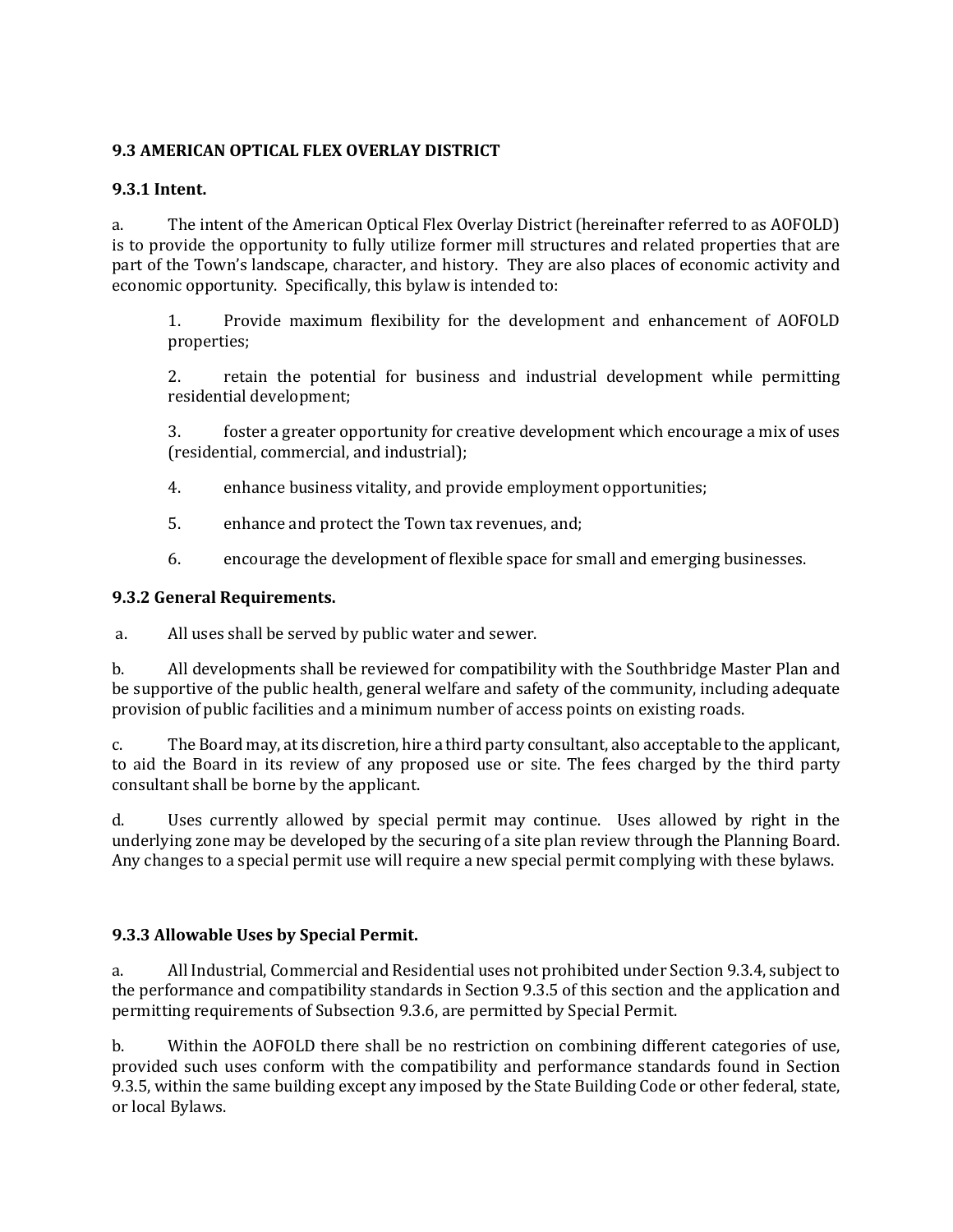c. An erosion and sedimentation control plan, shall be required when the proposed development will result in a disturbed area that is cumulatively more than one-half acre in size, or when the Board determines that special site conditions warrant such a plan.

## **9.3.4 Prohibited Uses.**

- a. Adult Entertainment uses
- b. Animal sales (on properties of less than 5 acres)
- c. Animal Agriculture (on properties of less than 5 acres)
- d. Automobile or truck sales
- e. Bulk storage or manufacture of materials or products that could decompose by detonation
- f. Camps (day/boarding)
- g. Car Wash
- h. Cemeteries
- i. Collection Centers
- j. Dog Kennels
- k. Drive-up services associated with any commercial use (other than banks)
- l. Golf Courses

#### m. Letting of Rooms

n. A facility that contains or conducts research involving Biological Safety Level-3 (or the equivalent term Risk-Group-3) classification or higher.

- o. Rendering
- p. Rooming and/or boarding House excluding dormitories for educational uses
- q. Seasonal Camping/Tents
- r. Service Stations

## **9.3.5 Performance and Compatibility Standards.**

A. Compatibility

1. All new uses shall demonstrate, to the satisfaction of the Board, that any such new uses (in addition to meeting the requirements of this section) are compatible with all existing uses.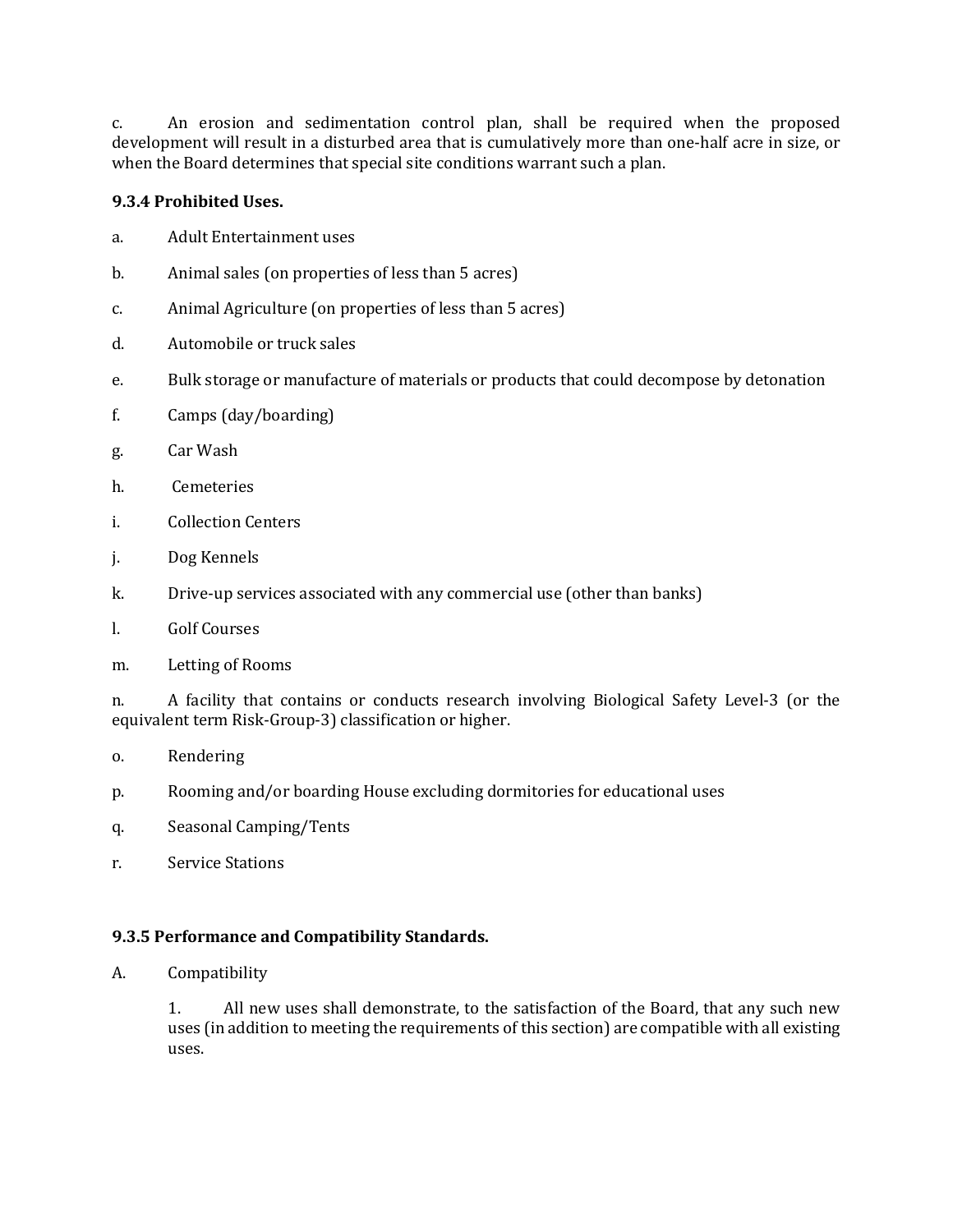- a. Any new buildings or accessory structures shall relate harmoniously to each other with adequate light, air circulation, separation between buildings and, to the extent practicable, shall be in harmony with the existing district.
- b. Buildings or structures that are listed on the National Register of Historic Places shall be converted, constructed, reconstructed, restored or altered to maintain or promote the status of the building or structure on the State or National Register of Historic Places.
- B. Access and Traffic Impacts
	- 1. Traffic and safety impacts to the existing and proposed roads shall be minimized.
	- 2. Access shall be provided to the extent feasible through an existing street or driveway; curb cuts shall be limited.
	- 3. Pedestrian and vehicular traffic shall be separated;
	- 4. Walkways shall be provided for access to adjacent properties and between businesses.
- C. Nuisance Avoidance
	- 1. Uses shall cause no inherent and recurring generated vibration perceptible without instruments at any point between two or more uses or along a property line. Temporary construction is excluded from this restriction.
	- 2. Smoke shall not be visible beyond a shade darker than No. 1 on the Ringleman Smoke Chart.
	- 3. Heat and glare generated from within a structure or use shall not be discernible from the outside of any structure.
	- 4. Odor, dust, and fumes shall be effectively confined to the premises or so disposed as to avoid air pollution.
	- 5. No activities involving bulk storage or manufacture of materials or products that could decompose by detonation shall be permitted. These materials include primary explosives such as lead azide, fulminates, lead styphnate, and tetracene; high explosives such as TNT, RDX, HMX, PETN and picric acid; propellants and their components such as dry nitrocellulose, black powder, boron hydrides, and hydrazine and its derivatives; pyrotechnics and fireworks such as magnesium powder, potassium chlorate, and potassium nitrate; blasting explosives such as dynamites and nitroglycerine; unstable organic compounds, such as acetylides, tetrazoles and ozonides; strong oxidizing agents such as liquid oxygen, perchloric acid. perchlorates, chlorates, and hydrogen peroxide in concentrations greater than 35 percent; and nuclear fuels, fissionable materials and products, and reactor elements, such as uranium-235 and plutonium-239. Utilization of the materials included in this section shall be limited to the minimum quantities necessary for specific research and only after the procurement of all required local, state and federal permits. Material type, quantity, storage handling procedures, and location in the facility shall also be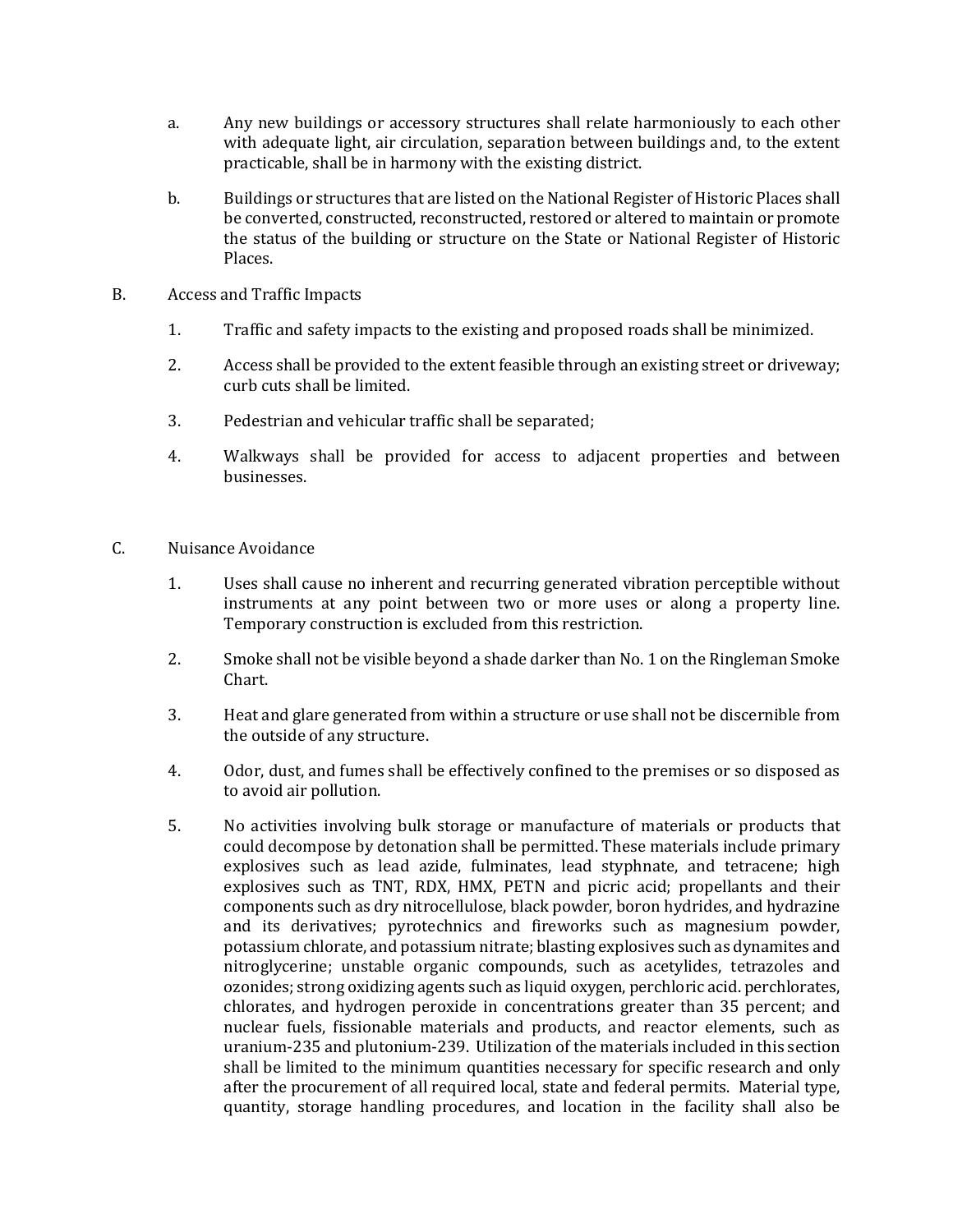registered with the fire department, police department, and the Southbridge Planning Board. All local, state, and federal disposal procedures must be followed.

- 6. Any electrical radiation shall not adversely affect at any point any operations or any equipment, including not only professional research equipment but also equipment reserved for personal uses such as reception of public radio transmissions, use of cellular phone, etc., except equipment belonging to the creator of the electrical radiation. All FCC rules and regulations must be followed.
- 7. No use abutting residential use shall engage in or cause very loud activities as defined in the Town of Southbridge Code of Bylaws Section 7-503 between the hours of 9 P.M. of one day and 7A.M. of the following day.
- 8. Non-residential uses shall be designed, constructed, and operated, and hours of operation limited where appropriate, so that neighboring residents are not exposed to offensive noise, especially from traffic or late-night activity. No amplified music shall be audible to neighboring residents.
- 9. Common walls between residential and non-residential uses shall be constructed to minimize the transmission of noise and vibration.
- D. Lighting

1. A lighting plan showing existing and proposed exterior lighting, including building and ground lighting; locations, supports, mounting heights, and orientation of all luminaires and light distribution patterns is required.

2. Parking areas and pedestrian facilities shall be illuminated to provide appropriate visibility and security during hours of darkness.

3. Exterior lighting shall be architecturally integrated with the building style, material and colors.

4. Exterior lighting of the building and site shall be designed so that light is not directed off the site, including above the site and the light source is shielded from direct offsite viewing.

5. Fixture mounting height should be appropriate for the project and the setting. Use of low, bollard-type fixtures, three to four (3-4) feet in height is encouraged as pedestrian area lighting. The mounted height of fixtures in smaller parking lots or service areas should not exceed sixteen (16) feet, with lower mounting heights encouraged, particularly where adjacent to residential areas.

6. Raised light pole bases shall be attractively designed and well-detailed to be compatible with the overall project.

7. The use of vandal resistant well lighting is encouraged for lighting monument signs.

E. Residential Use Restriction

1. Residential buildings to be constructed or rehabilitated shall be designed to filter out noise and vibration through construction employing, but not limited to, such techniques as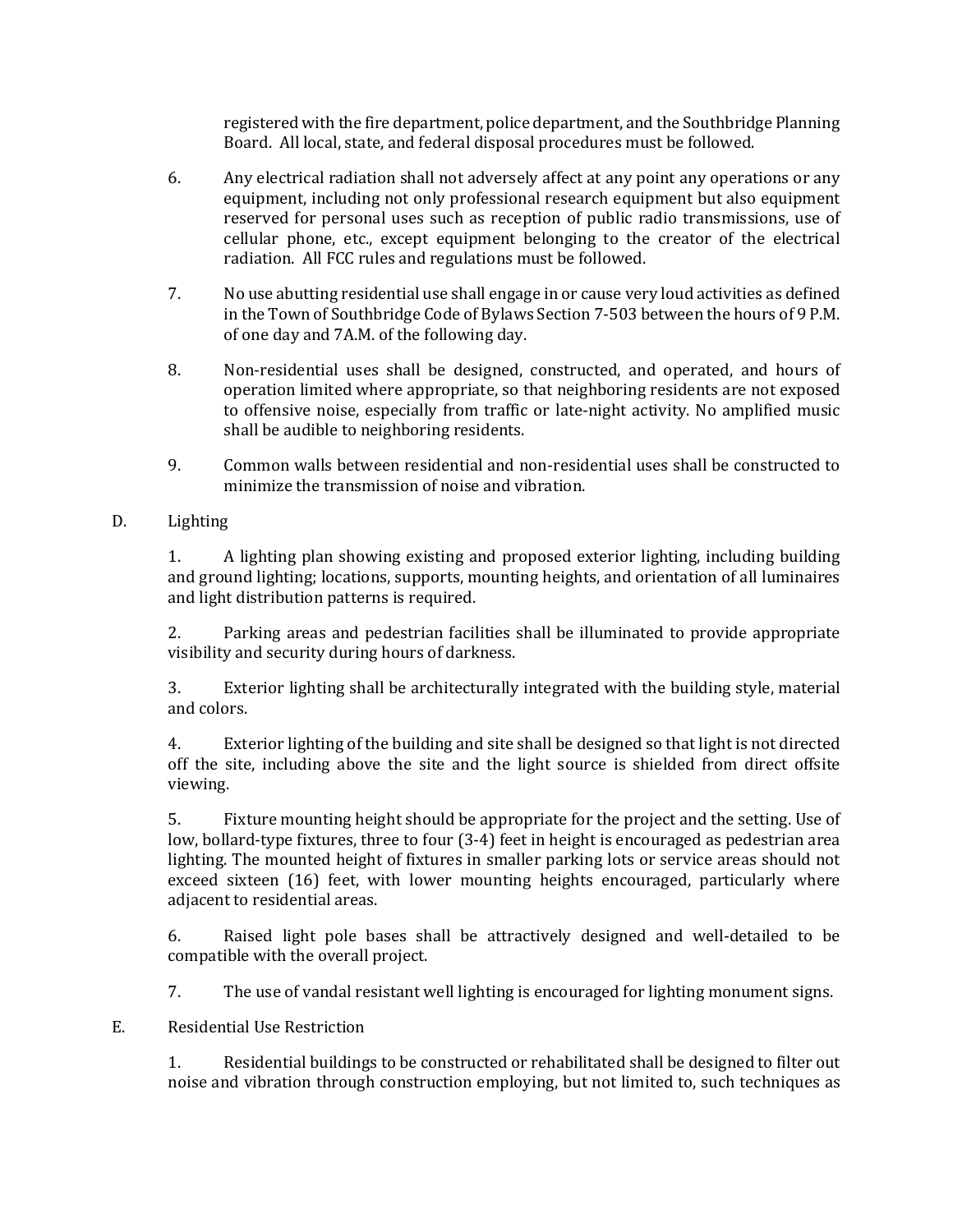applying soundproofing material between dwelling units laterally and vertically, and between different uses; employing staggered joists and insulation.

2. Residential density will be limited to the density of the abutting residential zoning district when within 50 feet. When two or more districts abut the AOFOLD project, the highest allowable density shall prevail.

3. Residential uses (apartment and condominium units) shall be permitted in existing structures and shall consist of not less than five-hundred (500) square feet of livable space.

F. Buffers, Density and Height

1. Where an AOFOLD property abuts a residentially zoned property, a buffer strip of seventy-five (75') feet shall be required for any new non-residential development. Such buffer shall be planted with year-round screening vegetation adequate to buffer the view from the residential zone. Preservation of existing trees and vegetation is preferred where they provide desired screening.

2. Where the AOFOLD abuts a residentially zoned property, a buffer strip of twenty-five (25') shall be required for any new residential development.

3. To reduce the bulk and area of buildings and pavement relative to the overall size of the development; and to provide landscaped areas for visual and sound-buffers, increased groundwater recharge and reduced stormwater runoff, the total area of any AOFOLD that may be covered by buildings and paved surfaces shall not exceed fifty (50) percent. The Board may allow by Special Permit an increase to a maximum of sixty (60) percent impervious coverage when the Board finds that one or more of the following benefits of the development outweigh the impacts of the increased impervious coverage:

- a. The use of grass/pavement block systems or similar treatment reduces storm water runoff; and/or
- b. The development achieves an overall benefit to the community such as elimination of blight conditions, preservation of historic structures, closure of excessive curb cuts, provision of inter-parcel access or service roads or similar benefit.
- 4. Maximum Building heights for new construction shall be as follows:
	- a. Residential thirty-five (35) feet, may be higher upon approval by the Fire Chief and the Planning Board
	- b. Commercial sixty (60) feet
	- c. Industrial sixty (60) feet
	- d. Mixed use sixty (60) feet
- 5. For existing structures:
	- a. Telecommunication facilities, water tanks, solar collection systems, similar structures and necessary mechanical appurtenances may be erected on an existing structure to a height greater than the limit established for the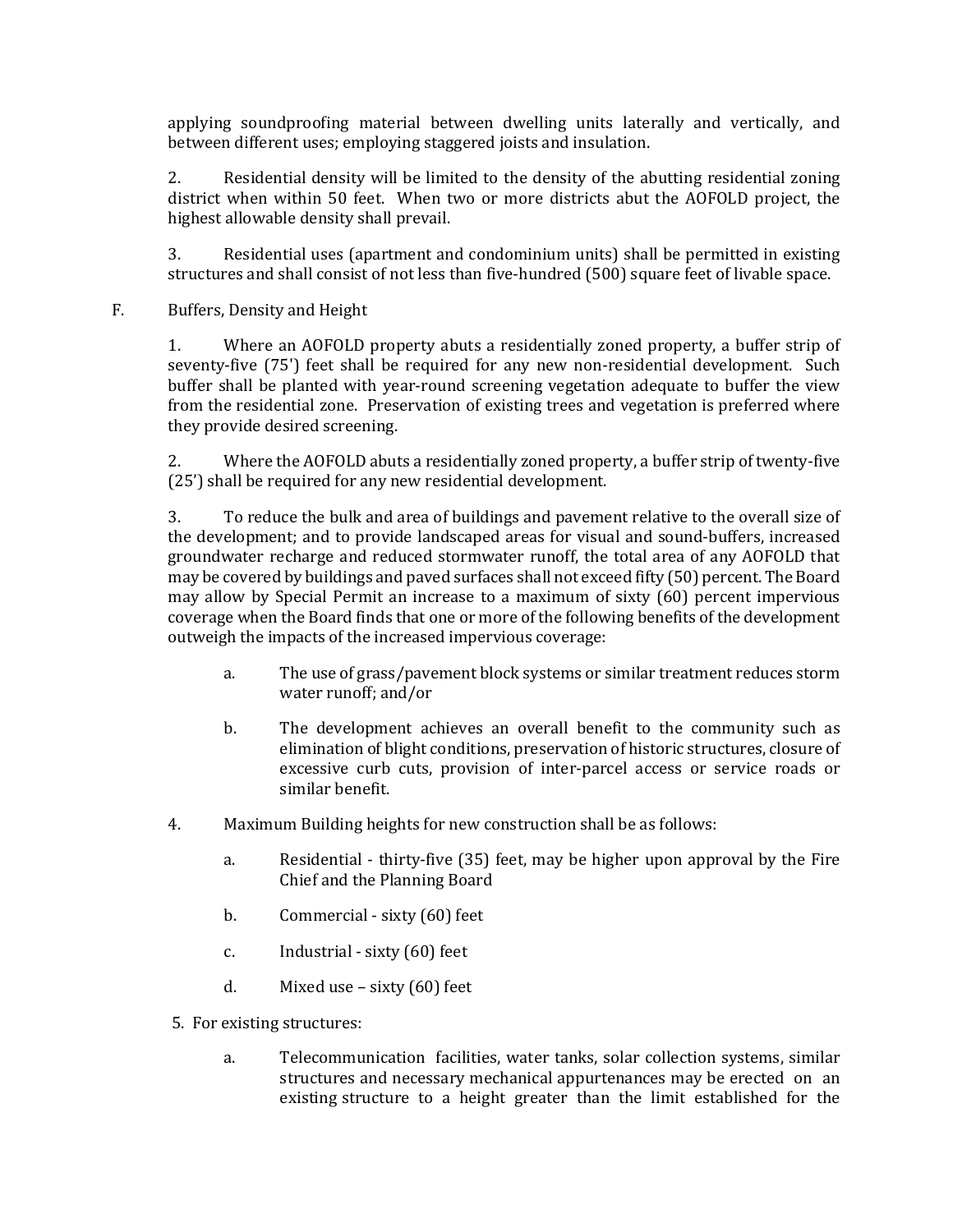AOFOLD provided that no such exception shall cover at any level more than twenty-five percent (25%) of the area of the roof on which it is located, except for a solar collection system which may cover more than twenty-five percent (25%) of the area of the roof on which it is located if the architectural design and layout is compatible with that of the structure to which it is affixed and generally in keeping with the character of the neighborhood in which it is to be situated; and provided further that no such exception shall be used for residential, commercial or industrial purposes other than such as may be incidental to the permitted use(s) of the main structure.

b. Roof structures and/or roof lines may be integrated together where more than one roof line or roof style is present.

6. The height limitations of these Bylaws for new construction shall not apply to chimneys, gables, cupolas, spires, water towers, flag poles, transmission towers and cables, radio or television antennae or towers or telecommunication service facilities, provided that the telecommunication facility, and its antenna(s) or associated equipment does not extend more than five (5) feet above the highest point of the building or structure to which it is attached.

### G. Outdoor Storage and Sales Display

1. Except as specified below, outdoor storage or display of goods shall be enclosed within permanent walls or fences integrated into the design of the building:

- a. Storage or display racks and goods thereon shall not exceed the height of screening walls or fences.
- b. Goods shall not be displayed in landscaped areas, on exterior walls, or in parking lots.
- c. The Board, at its sole discretion, may permit the outdoor display and sale of merchandise on sidewalks if a written request accompanies the application stating the nature of the outdoor sales including: the location, duration, and types of merchandise to be sold.
- d. Outdoor display areas shall be delineated on the Site Plan and/or Concept Plan and shall not impede the normal use of sidewalks or other pedestrian walkways.
- e. No vending machines shall be allowed outside of any buildings.
- f. All materials, supplies and equipment shall be stored in accordance with Fire Prevention Standards of the National Board of Fire underwriters and shall be screened from view from public ways and abutting properties.
- H. Waste Disposal

1. Garbage or recycling dumpsters/compactors shall have doors or lids that shall remain closed when not being loaded or unloaded and shall be contained in masonry enclosures supplemented with landscaping if necessary.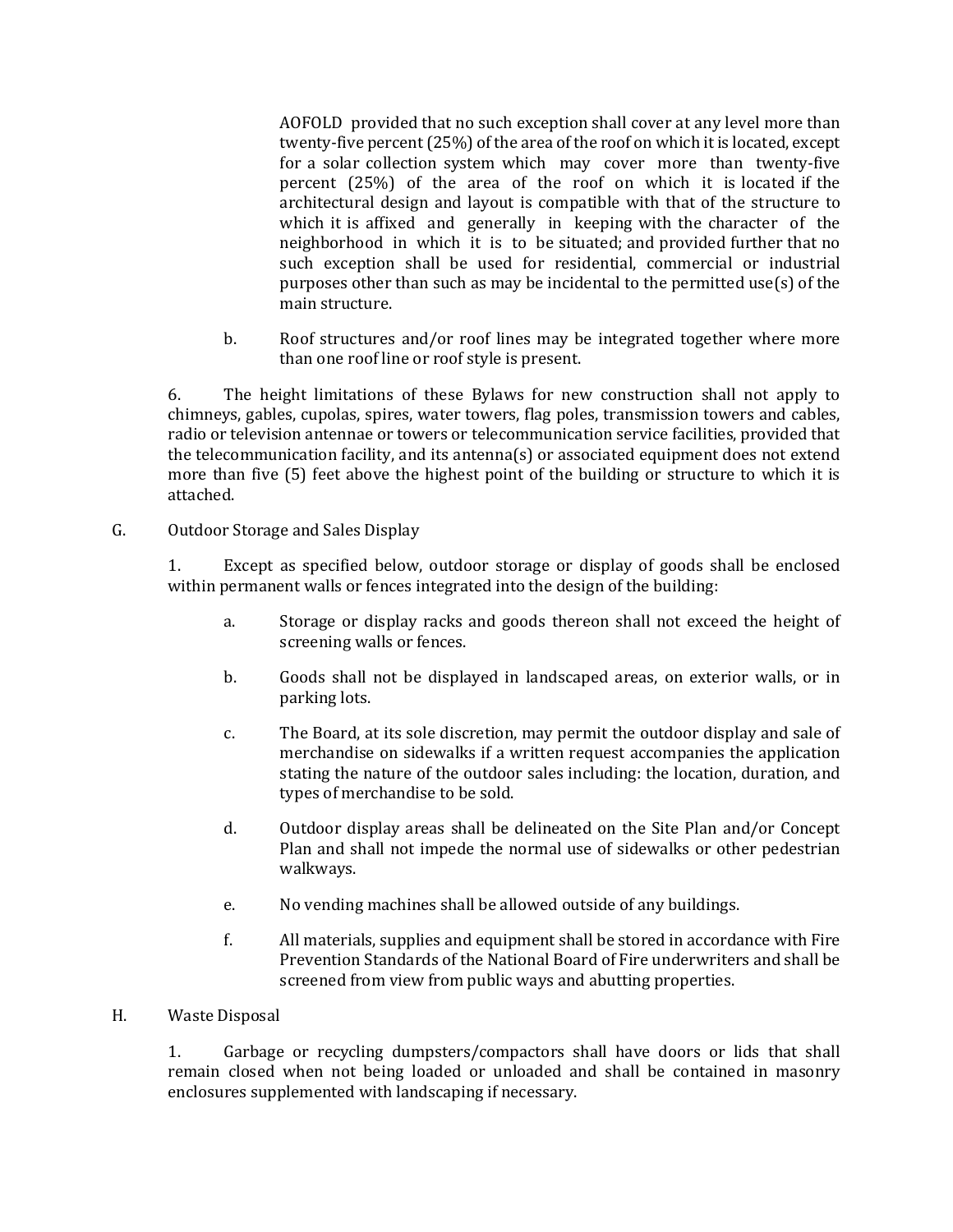2. No delivery, loading, trash removal, compaction or other similar operations shall be permitted between the hours of 8:00 p.m. and 6:00 a.m. unless the applicant submits evidence that sound barriers between all areas for such operations effectively reduce noise emissions.

#### I. Signs

1. Signs shall conform to Section 8.9, for each use on the site and, in addition to those requirements, the following:

- a. All signs shall be architecturally integrated with their surroundings in terms of size, shape, color, texture, and lighting so that they are complementary to the overall design of the building and are not in visual competition with other signs in the area.
- b. Signs shall be proportionate to the dimensions of their location.
- c. All signs shall complement their surroundings without competing with each other, shall convey their message clearly and legibly, shall be vandal-proof and weather resistant, and if illuminated, shall not be overly bright for their surroundings. All signs save for wayfinding signs must be externally lit.
- d. Exterior lighting of the building and site shall be designed so that light is not directed off the site and the light source is shielded from direct offsite viewing.
- e. New signs proposed for existing buildings shall provide a compatible appearance with the building signage of other tenants. With multiple signs on a single building, attempt to bring in a unifying element (such as size), even where no sign program exists.
- f. New construction design shall anticipate signage and, where necessary, a sign program. New building design should provide logical sign areas, allowing flexibility for new users as the building is re-tenanted over time. Designs which provide for convenient and attractive replacement of signs are encouraged.
- g. The use of roof signs shall be prohibited.
- h. Freestanding signs shall not be greater than five (5) feet in height. Monument sign materials shall reflect the character of the use and the building the sign identifies.
- i. Free-standing sign bases shall be made of permanent, durable materials such as concrete or brick. Bases made of texture-coated sheet metal are discouraged.
- j. Landscaping and irrigation shall be designed around the base of freestanding signs to integrate the sign with the ground plane and screen out any low level flood lights. Irrigation shall be designed so it does not damage the sign.
- k. Freestanding signs on poles which have a top-heavy appearance are discouraged.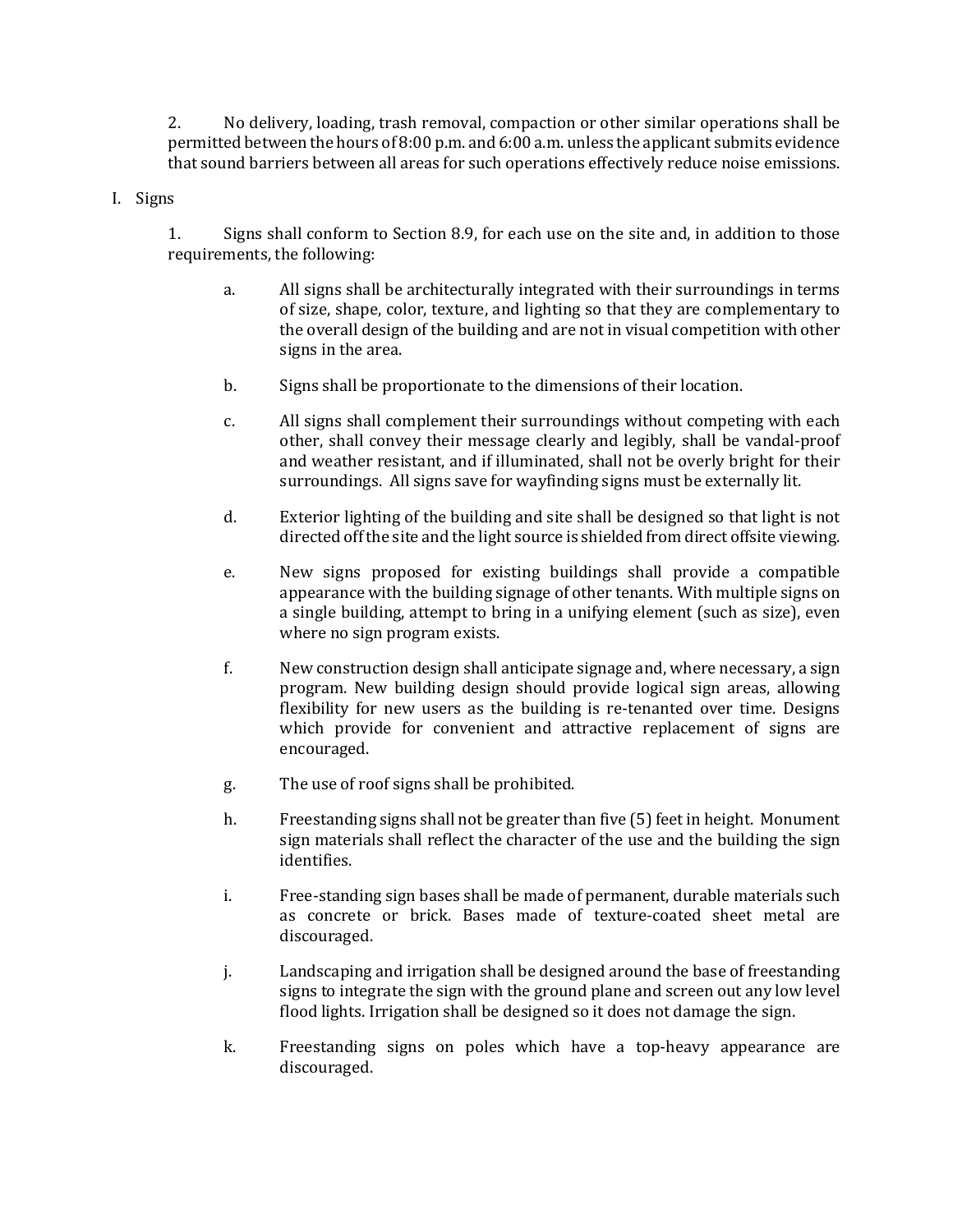- l. Driveway directional signs shall only be used for projects where circulation is complex and traffic must proceed through the site along a specific path for service. Where the layout of the parking lot and driveways are obvious and clearly apparent to the driver entering from the street, directional signage is not appropriate. When not appropriate or needed, such signage can visually clutter the site and will be discouraged.
- m. Any external spot or flood lighting shall be arranged so that the light source is screened from direct view by passersby, and so that the light is directed against the sign and does not shine into adjacent property or blind motorists and pedestrians.

## J. Landscaping Requirements

- 1. Existing trees shall be maintained as practicable and any new trees shall be carefully selected and located where they will complement the building elevation and shall not block all retail storefront signage from view.
- 2. Screening of mechanical equipment, trash, and loading areas shall be provided through the use of walls, fences, and/or dense, evergreen plant materials.
- 3. Landscaping and screening plant materials shall not encroach on the public walkways or roadways in a way that impedes pedestrian or vehicular traffic.
- 4. Shrubs or trees that die shall be replaced within one growing season.
- 5. All new plant materials shall be sized so that the landscaping has an attractive appearance at the time of installation and a mature appearance within three years of planting.
- 6. All proposed shrubs except accent, color or ground cover planting shall be a minimum of 5 gallon size. Shrubs and ground cover plants shall be spaced close enough together to ensure an attractive and mature planting effect.
- 7. Energy conservation within structures shall be addressed by recognizing the sun exposure on the site and providing or maintaining appropriate tree species (deciduous trees on the southern exposure, coniferous and broadleaf evergreen trees along the eastern and western exposures, and evergreens along the northern exposure.)
- 8. Tree species, when additional trees are proposed, should be selected with root growth habits that will not cause damage to sidewalks, or such tree species should be sited away from such hardscape areas.
- 9. Landscaping plans shall show all obstructions such as street lights, meters, backflow devices, utility covers, transformers, and similar objects which may affect plant placement and installation limitations.
- 10. When constructing new landscape planting areas on surfaces which where previously covered by pavement or structures, all existing asphalt, base rock or other deleterious material shall be removed to the depth of the native soil and clean soil shall be used to backfill the planting area.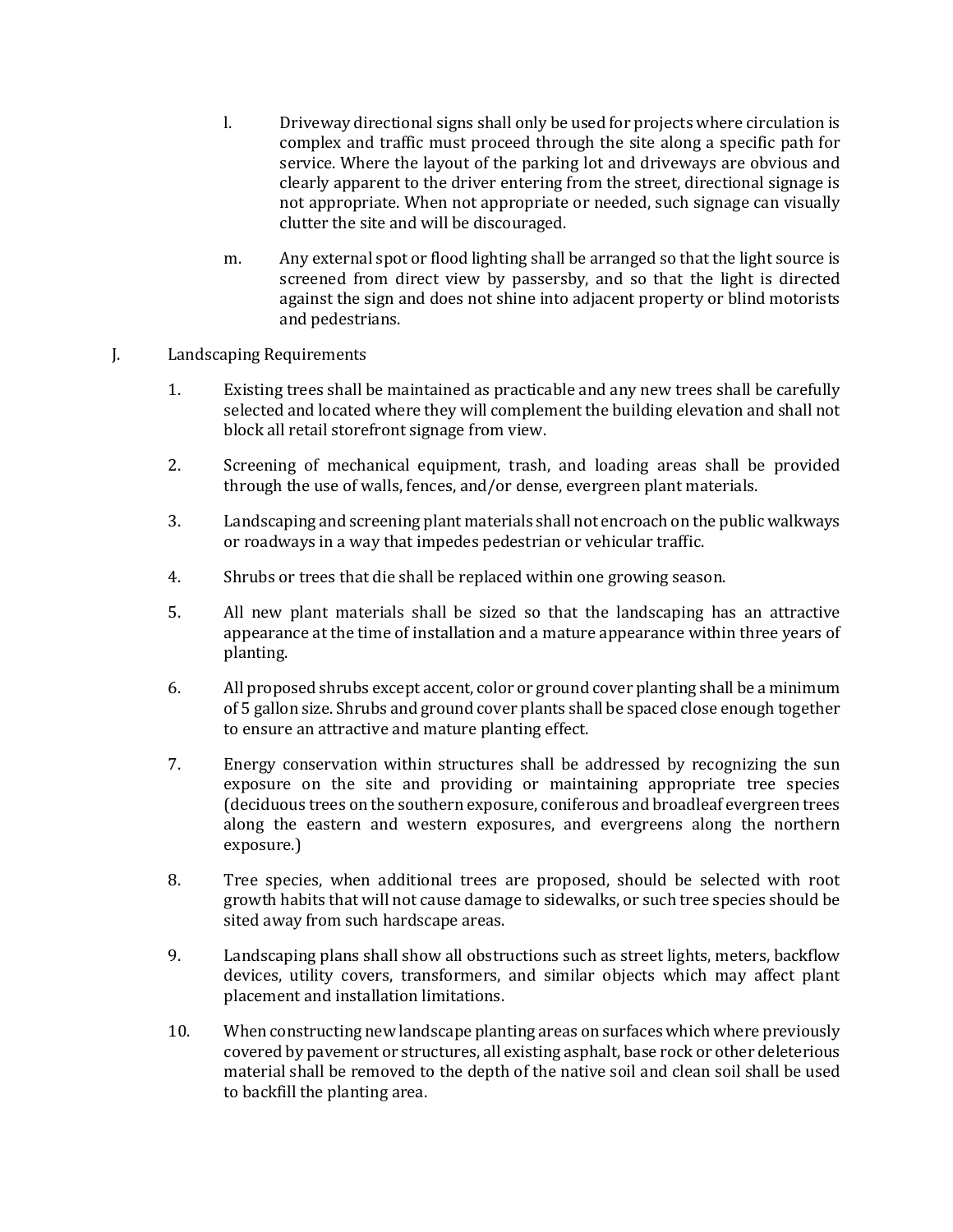- 11. All exposed dirt areas shall be covered with bark or mulch or other weed control measures included as part of final landscape
- 12. Street tree placement shall include consideration for vehicle line of sight, entrance and exit curb cuts, street light and traffic control devices, and other site-specific conditions as part of design review process.
- 13. First year plantings must be watered weekly throughout the growing seasons.
- K. Parking and Loading Areas

1. Parking shall conform to Section 7.1 and additionally shall meet the following standards:

- a. Parking lots shall provide well defined routes for vehicles, delivery trucks, and pedestrians.
- b. Loading areas visible from a public street or adjacent property shall be screened with masonry walls supplemented by landscaping if necessary.
- c. To the maximum extent feasible, landscaped islands with raised curbs shall be used to define parking lot entrances, the ends of parking aisles, and the location and pattern of primary driveways, and to provide pedestrian walkways where appropriate.
- d. Parking areas shall be screened from adjacent residential uses, streets, and walkways using trees and shrubs adapted to the region, of specimen quality conforming to the American Standard for Nursery Stock, American Standards Institute, Inc., 230 Southern Building, Washington, DC 20005, and shall be planted according to accepted horticultural standards. Berms may be used for screening along the street in conjunction with plant materials.
- e. Where a mix of uses creates staggered peak periods of parking demand, shared parking calculations shall be submitted to reduce total required parking. A reserve area for future development shall be provided on the Site Plan.
- f. The use of porous pavement and/or perforated brick or block shall be used to the extent feasible to increase on-site water retention for plant material, groundwater supplies, and to reduce problems associated with runoff.
- g. Within the Town's right-of-way all curbing shall be constructed of granite.
- L. Medical and/or Biological Research

1. In the establishment, operation, and design of medical and biological research laboratories and facilities, the standards and procedures. as amended, of the National Institutes of Health, Bethesda, Maryland and Centers for Disease Control will apply. No facility shall contain or conduct research involving Biological Safety Level-3 (or the equivalent term Risk-Group-3) classification or higher.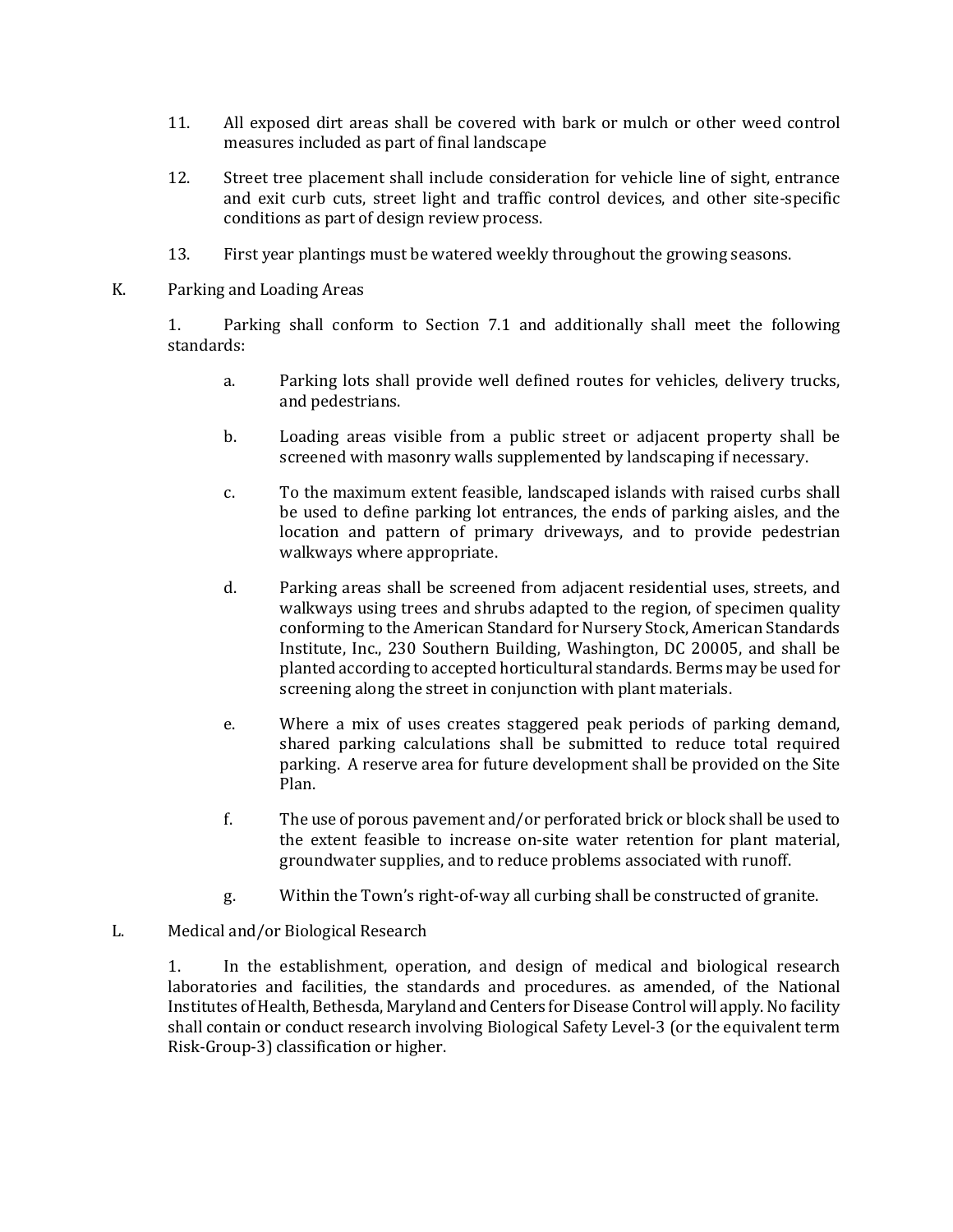### **9.3.6 Applications and Permit Procedures.**

- A. Before an application is made, it is suggested that the applicant become familiar with the Bylaws contained in this section as well as those contained in Section 2.5 which addresses Special Permits and Section 2.6 which addresses Site Plan, and consult with the Planning Board and/or planning office for other Bylaws to consider and for any clarifications.
- B. There are two application procedures for development in the AOFOLD:

1. A Concept Plan application for the entire AOFOLD property without a Special Permit application for specific land uses to be reviewed by the Development Review Team and presented to the Planning Board for review and comment(s) and

- 2. A Special Permit application for each proposed use within the AOFOLD.
- C. Concept Plan Application.
	- 1. Purpose.

The Concept Plan is intended to illustrate the general development plan and expected land uses without requiring the detail and expense of the Site Plan required as a part of a Special Permit submittal.

- 2. Exemptions.
	- a. The Concept Plan is not required when the Site Plan submitted with a Special Permit application includes all proposed uses and development in the entire AOFOLD.
	- b. The Concept Plan is not required when the proposed development is restricted to an existing structure and development directly related to such structure (parking, landscaping, signs, etc....).
- 3. Procedure.

The following procedure shall apply when an applicant seeks approval only of a Concept Plan:

a. Application. The applicant shall file with the Board an application for Concept Plan approval on such form as provided by the Board and such application shall be governed by the requirements Section 7.2.

b. Elements of Concept Plan. The Concept Plan shall be prepared by an engineer, architect, or landscape architect, and shall include:

1. Drawings at a scale of  $1" = 100'$ .

2. Existing topography, with two (2) foot contours, to show the general gradient of the site, existing structures, existing roads and rights-of-way, major topographic features (including wooded and open areas, ledge or outcroppings), inland wetlands, watercourses and flood plain.

- 3. The land uses and zoning within 300 feet of the site.
- 4. Boundary description of the district within it.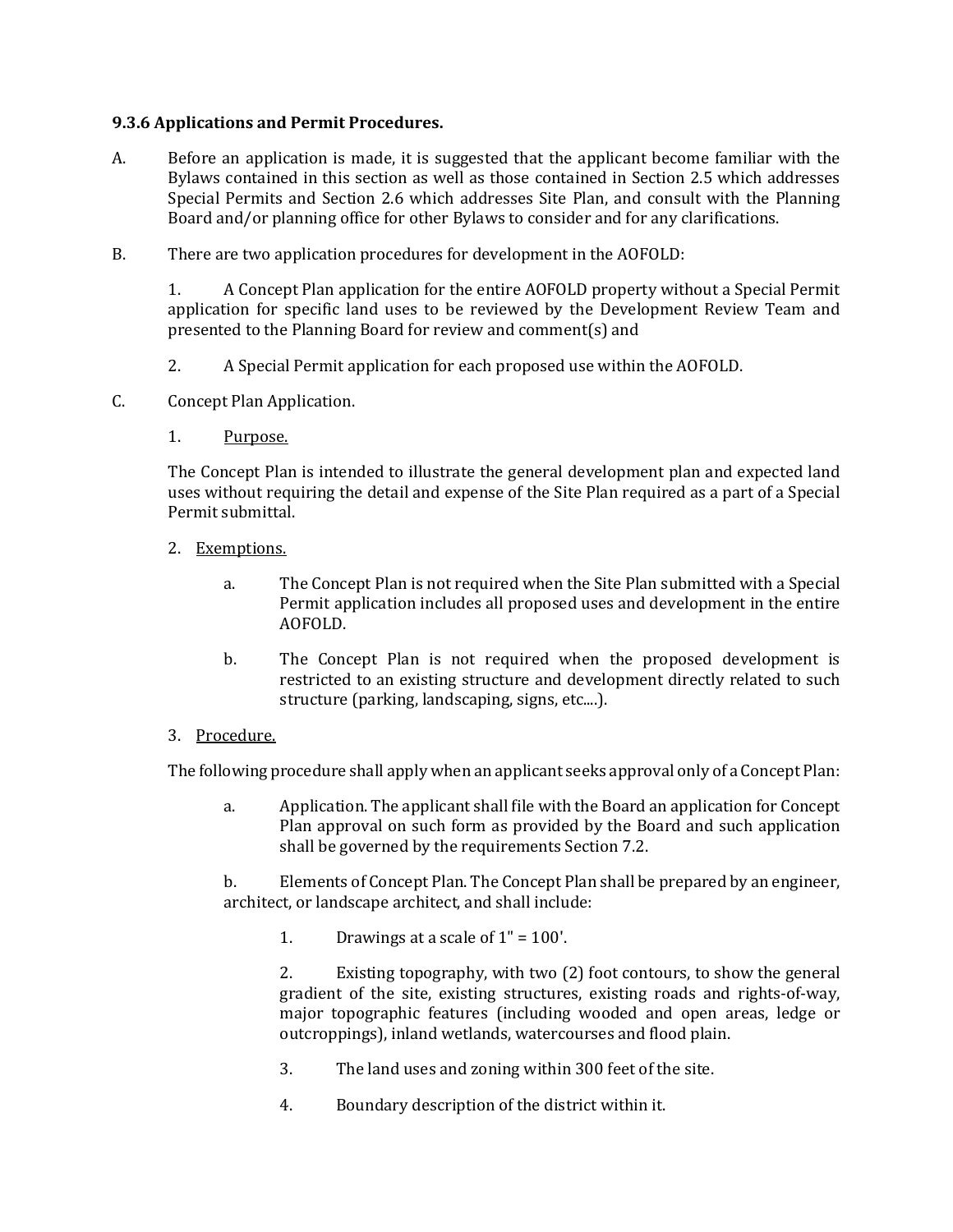5. Names of all abutting property owners.

6. The location of all proposed roadways, parking areas, setbacks, easements, land use areas, open space areas, and access locations from connecting roads and driveways within the site to the existing public road system.

7. The site shall be divided into general land use areas, identified as one or more of the specially permitted uses (e.g. retail, restaurant, office, research lab, etc.).

8. Proposed building footprints and location of parking areas.

9. Letters from the Water Department and the Water Pollution Control Authority stating how service is to be provided to the proposed land uses.

10. A preliminary traffic analysis prepared by a professional engineer which shall include, but not be limited to the following:

- a. Land use, site and study area boundaries.
- b. Existing and proposed site uses.
- c. Existing and proposed roadways and intersections.
- d. Existing and proposed roadways and intersection capacities and volumes.
- e. Trip generation and design hour volumes.
- f. Trip distribution.
- g. Trip assignments.
- h. Existing and projected traffic volumes.
- i. Levels of service of all affected intersections for the design hour.
- j. Future traffic impact analysis
	- 1. Short term horizon one year after occupancy.
	- 2. Long-term horizon 20-years after occupancy.

11. A preliminary stormwater discharge plan, prepared by a professional engineer, which shall include as a minimum the following:

a. A map showing project location, description of the property, acreage, topography, identification of major drainage ways involved, proposed type of development, identification of wetlands based on soils map and a reference to any flood hazard area delineation study applicable to the site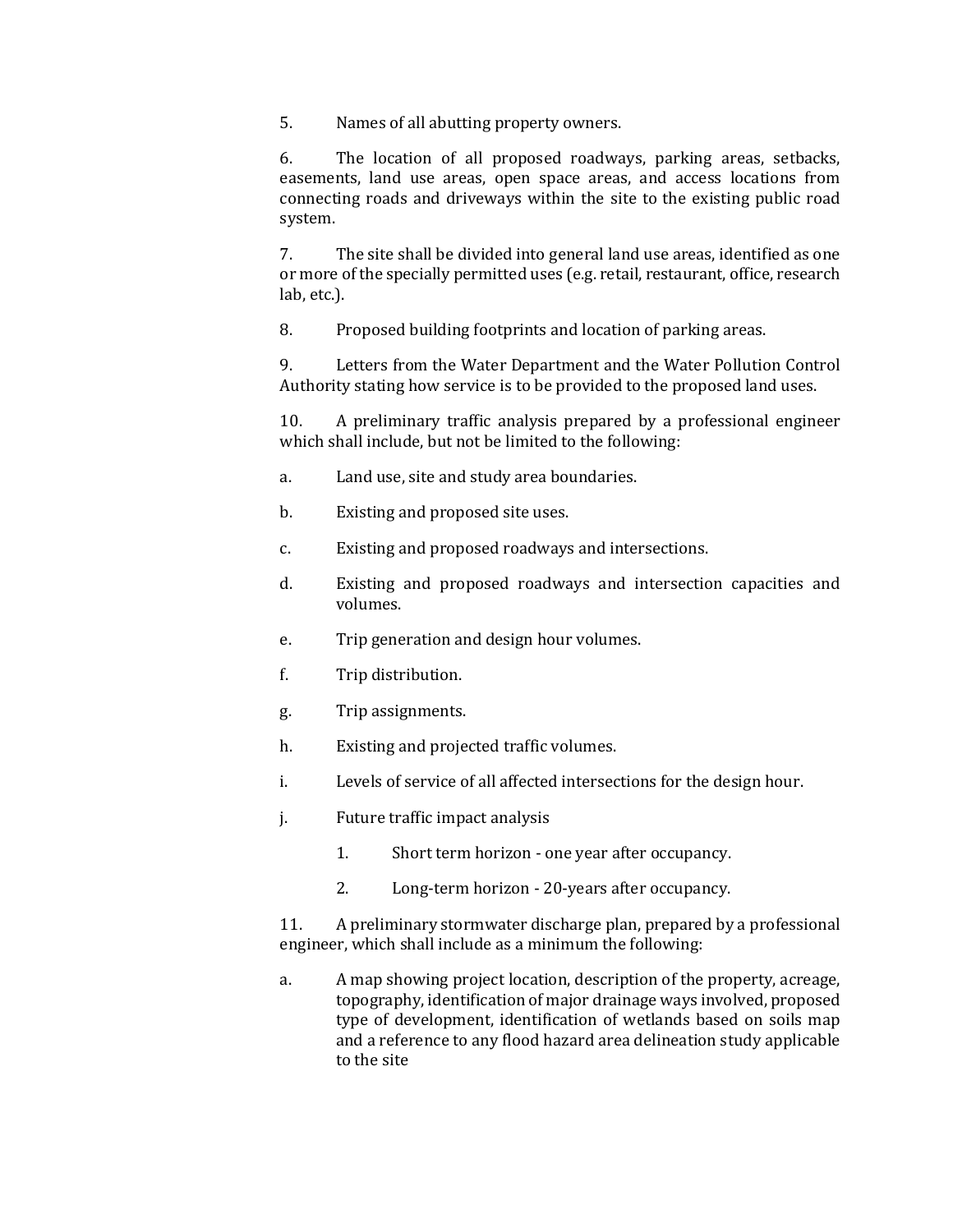- b. A map of the tributary drainage basin determining the location and magnitude of flows from upstream of the site based on current development or zoning, whichever provides the highest runoff volumes
- c. A conceptual drainage plan showing how intercepted and on-site flows will be received and transported
- d. Designated points of discharge from the site, accompanied by a general analysis of how existing downstream facilities will handle this discharge
- e. Proposed rights-of-way required for drainage easements and detention areas
- f. Storm water storage volume required.
- g. Location of storage areas.

12. Narrative and illustrative elevations of design elements explaining how various design elements (landscaping, architecture, signage, street design, etc....) contribute to a unified appearance that is harmonious both internally and with surrounding properties in terms of scale, materials and color.

- 13. A table indicating the following:
	- a. areas of the site for each proposed land use;
	- b. the amount of building floor area proposed for each land use;
	- c. number of parking and loading spaces for each land use;
	- d. wetland areas, flood plain areas, area of ledge or outcroppings;
	- e. overall lot coverage;
	- f. and, building height(s).
- 14. Limits of phases where development is proposed in phases.

15. Such other relevant information as the applicant may wish to submit or the Board may request.

#### 4. Required Findings.

In deciding on approving a Concept Plan, the Board shall determine in writing, citing relevant evidence:

- a. the application and Concept Plan are complete;
- b. that the proposed location of the land use areas on the site avoids placement of incompatible uses adjacent to one another;